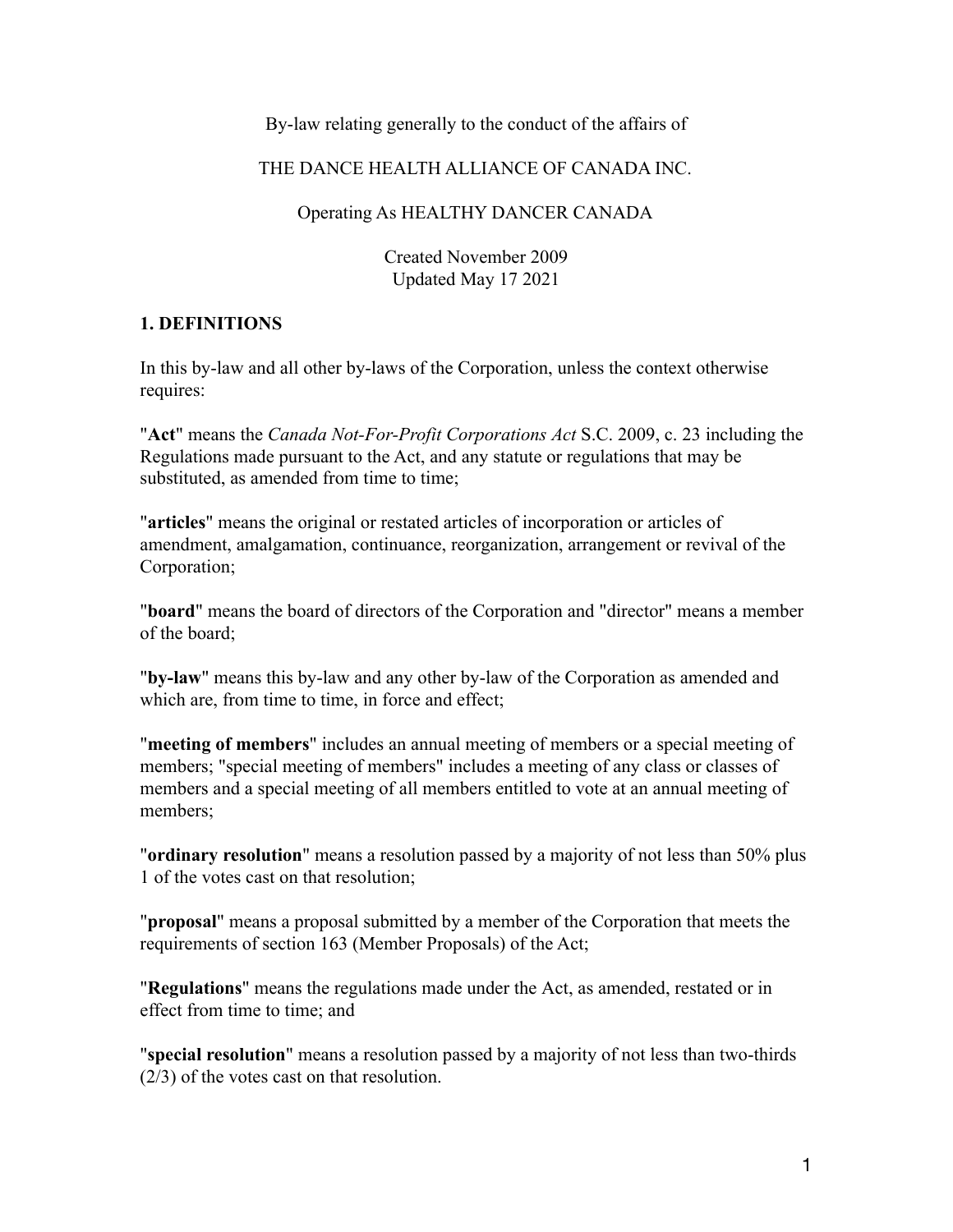### **2. INTERPRETATION**

In the interpretation of this by-law, words in the singular include the plural and vice-versa, words in one gender include all genders, and "person" includes an individual, body corporate, partnership, trust and unincorporated organization.

Other than as specified above, words and expressions defined in the Act have the same meanings when used in these by-laws.

# **3. NAME OF THE CORPORATION**

The name of this corporation, The Dance Health Alliance of Canada Incorporated, operating as Healthy Dancer Canada, is hereinafter referred to as the "Corporation."

# **4. PURPOSE OF THE CORPORATION**

SECTION 4.1. MISSION STATEMENT. Healthy Dancer Canada's mission is to foster and facilitate communication and collaboration among the dance community, health professionals and researchers. We endeavour to enhance the health, well-being and performance of all dancers and to be the Canadian leader in this effort.

# **5. CORPORATE OFFICES**

SECTION 5.1. REGISTERED OFFICES. The Corporation shall continuously maintain in Canada a registered office and registered agent whose office is identical with such registered office.

SECTION 5.2. OTHER OFFICES. The Corporation may also have offices at such other places, in the same or in a different province or territory, as the board may from time to time determine or the business of the Corporation may require.

# **6. FINANCIAL MATTERS**

SECTION 6.1. FINANCIAL YEAR END. The financial year end of the Corporation shall be December 31 in each year.

SECTION 6.2. BANKING ARRANGEMENTS. The banking business of the Corporation shall be transacted at such bank, trust company or other firm or corporation carrying on a banking business in Canada or elsewhere as the board of directors may designate, appoint or authorize from time to time by resolution. The banking business or any part of it shall be transacted by an officer or officers of the Corporation and/or other persons as the board of directors may by resolution from time to time designate, direct or authorize.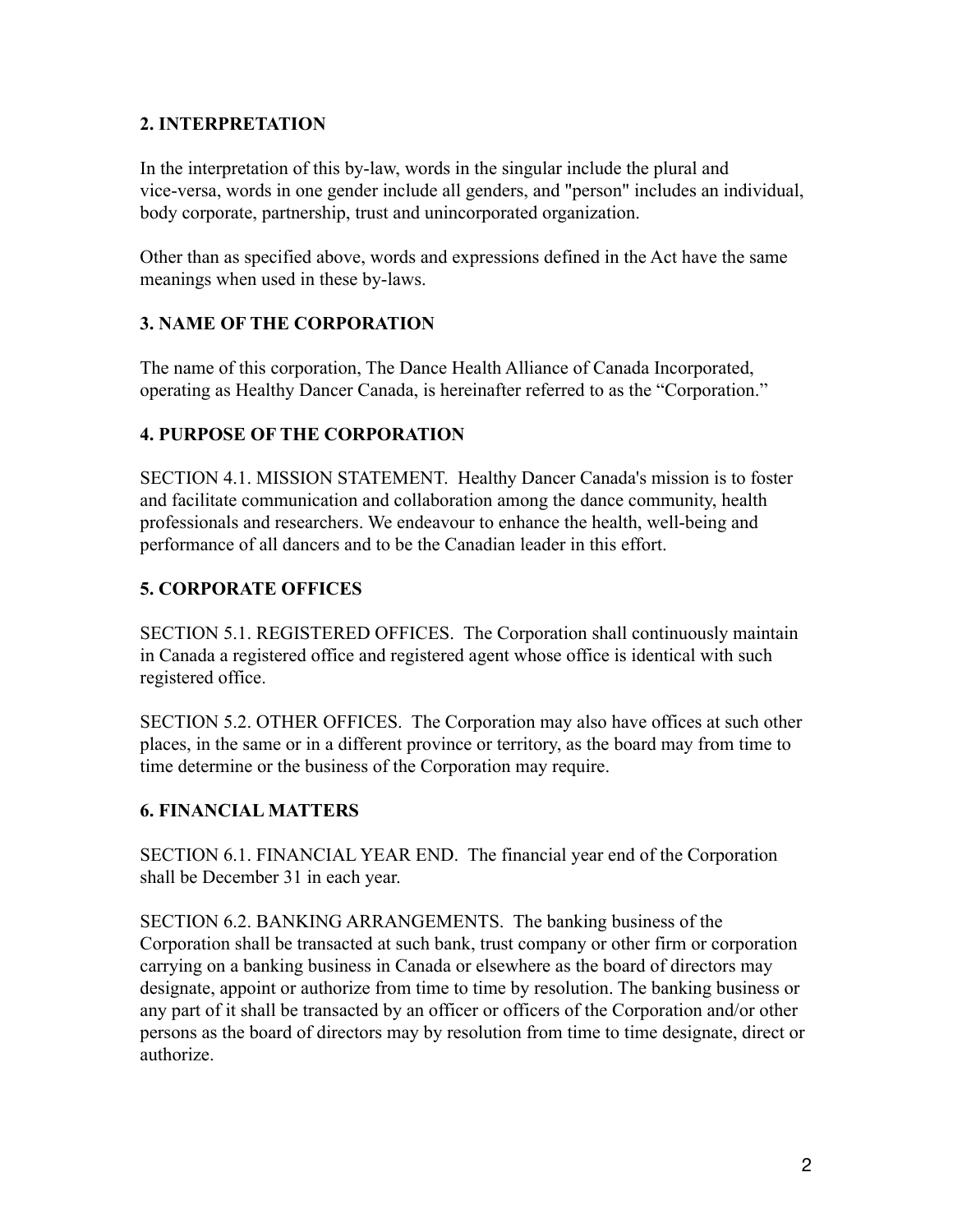SECTION 6.3. ANNUAL FINANCIAL STATEMENTS. The Corporation shall send to the members the annual financial statements and other documents referred to in subsection 172(1) (Annual Financial Statements) of the Act or a copy of a publication of the Corporation reproducing the information contained in the documents. Instead of sending the documents, the Corporation may send an electronic summary of the statements to each member, within the Annual Report, along with a notice informing the member of the procedure for obtaining a copy of the documents themselves free of charge. The Corporation is not required to send the documents or a summary to a member who, in writing, declines to receive such documents.

# **7. MEMBERSHIP**

SECTION 7.1. MEMBERSHIP CONDITIONS. Any person connected with the administration, education, supervision and health care of dancers, or member of the dance community shall be eligible for membership in the Corporation. The board shall set and define the membership fees, requirements and benefits. Each member shall be entitled to receive notice of, attend and vote at all meetings of the members of the Corporation, and any other matters for which they are eligible to vote.

Pursuant to subsection 197(1) (Fundamental Change) of the Act, a special resolution of the members is required to make any amendments to this section of the by-law if those amendments affect membership rights and/or conditions described in paragraphs  $197(1)(e)$ , (h), (l) or (m).

SECTION 7.2. APPLICATION FOR MEMBERSHIP. Application for membership shall be submitted electronically, and processed by the Membership Committee. Membership in the Corporation will be according to the following groups:

- Dancers/Students
- Dance Educators
- Health Professionals
- Clinics/Studios/Institutions

SECTION 7.3. TRANSFER OF MEMBERSHIP. Membership with the Corporation is not transferable or assignable. A membership may only be transferred to the Corporation. Pursuant to Section 197(1) (Fundamental Change) of the Act, a special resolution of the members is required to make any amendment to add, change or delete this section of the by-laws.

A membership will automatically be cancelled for non-payment of dues, following written reminders from the Membership Coordinator.

In order to ensure the quality of HDC's membership (i.e., persons who contribute to improving the health, well-being and performance of Canadian dancers), the Board of Directors may take action to refuse a new member or revoke a current membership by a majority vote, in cases where a person has conducted or is presently conducting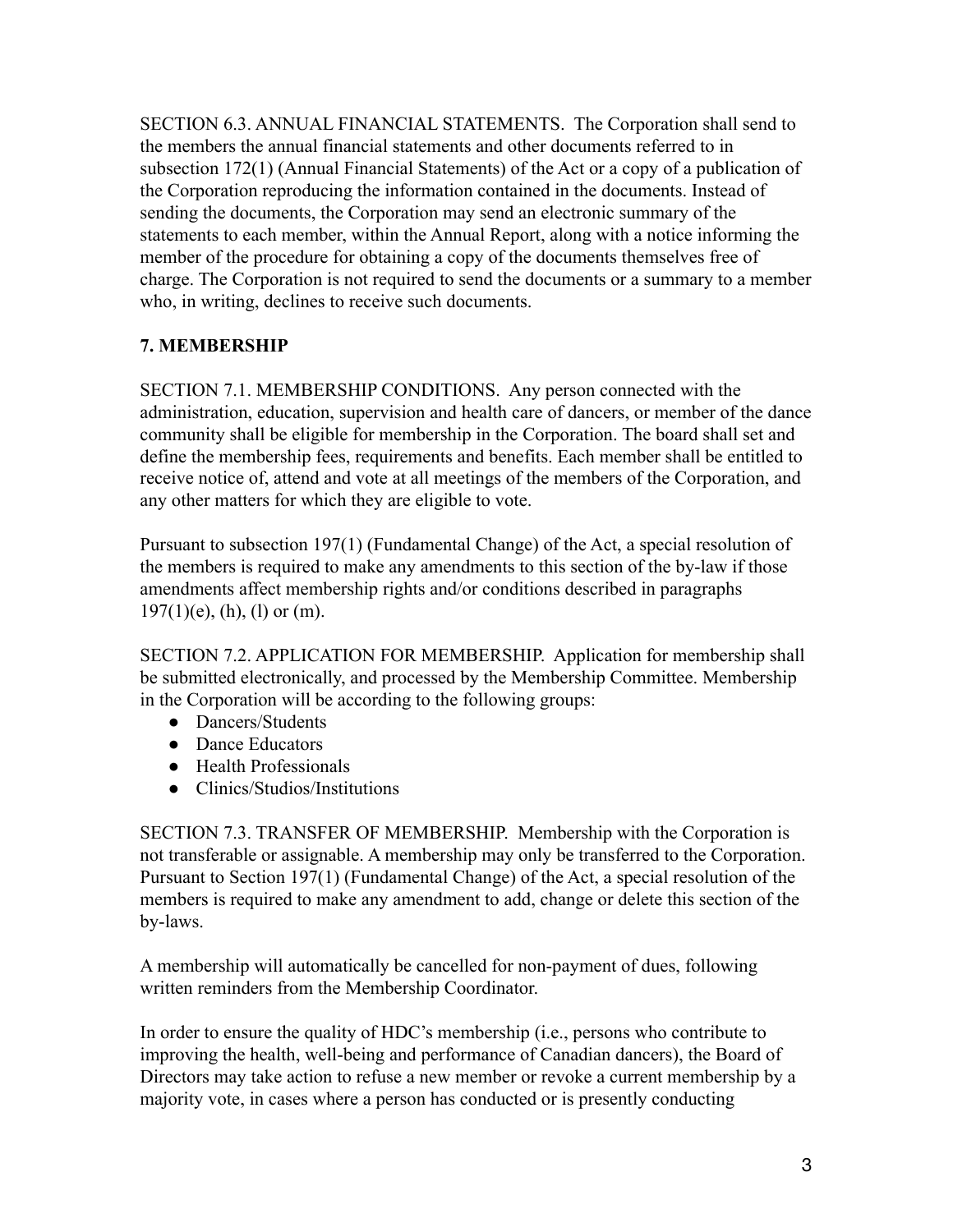themselves in a harmful and unethical way (e.g. criminal activity, license revocation), that leaves dancers and dance students vulnerable to power differentiated relationships with them. The Board of Directors' decision to terminate a membership for ethical reasons applies only to situations of misconduct jeopardizing dancer safety and wellness, and cannot be based on any other recognized grounds such as race, ethnicity, gender, age, sexual orientation, or a combination of these and other factors. In the case of unethical conduct, a member facing expulsion will receive a notice by email from the Membership Coordinator, specifying the reasons for expulsion.

SECTION 7.4. ANNUAL MEMBERSHIP DUES. The board may determine from time to time the amount of initiation fee, if any, and annual dues payable to the Corporation. Dues shall be paid annually on the anniversary of the members' joining date. Members shall receive an electronic reminder two weeks prior to this date and another on the expiry date. Membership dues will not be prorated. Membership dues will not be prorated. Memberships are non refundable and non transferable.

SECTION 7.5. NOTICE OF MEMBERS' MEETING. Notice of the time and place of a meeting of members shall be given to each member entitled to vote at the meeting by telephonic, electronic or other communication facility to each member entitled to vote at the meeting, during a period of 21 to 35 days before the day on which the meeting is to be held. If a member requests that the notice be given by non-electronic means, the notice will be sent by mail, courier or personal delivery.

Pursuant to subsection 197(1) (Fundamental Change) of the Act, a special resolution of the members is required to make any amendment to the by-laws of the Corporation to change the manner of giving notice to members entitled to vote at a meeting of members.

SECTION 7.6. MEMBERS CALLING A MEETING. The board shall call a special meeting of members in accordance with Section 167 of the Act, on written requisition of members carrying not less than 5% of the voting rights. If the directors do not call a meeting within 21 days of receiving the requisition, any member who signed the requisition may call the meeting.

SECTION 7.7. ABSENTEE VOTING. Pursuant to section 171(1) (Absentee Voting) of the Act, a member entitled to vote at a meeting of members may vote by means of a telephonic, electronic or other communication facility if the Corporation has a system that:

- a) enables the votes to be gathered in a manner that permits their subsequent verification, and
- b) permits the tallied votes to be presented to the Corporation without it being possible for the Corporation to identify how each member voted.

Pursuant to subsection 197(1) (Fundamental Change) of the Act, a special resolution of the members is required to make any amendment to the by-laws of the Corporation to change this method of voting by members not in attendance at a meeting of members.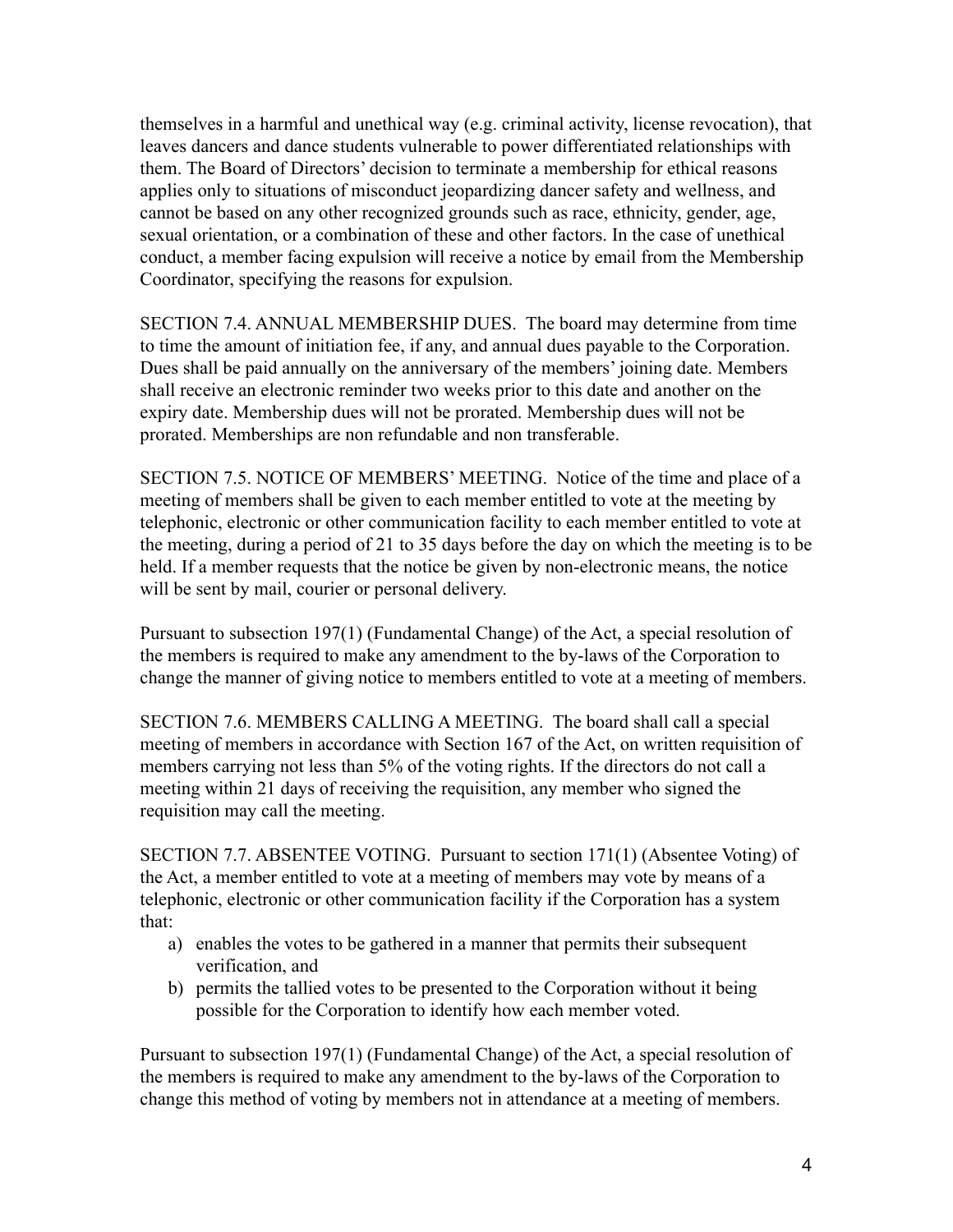SECTION 7.8. PLACE OF MEMBERS' MEETING. Subject to compliance with section 159 (Place of Members' Meetings) of the Act, meetings of the members may be held at any place within Canada determined by the board or, if all of the members entitled to vote at such meeting so agree, outside Canada.

SECTION 7.9. PERSONS ENTITLED TO BE PRESENT. Members, non-members, directors and the public accountant of the Corporation are entitled to be present at a meeting of members. However, only those members entitled to vote at the members' meeting according to the provisions of the Act, articles and by-laws are entitled to cast a vote at the meeting.

SECTION 7.10. CHAIR OF MEMBERS' MEETING. In the event that the President, President-Elect and/or Immediate Past President are absent, the members who are present and entitled to vote at the meeting shall choose one of their number to chair the meeting.

SECTION 7.11. QUORUM AT MEMBERS' MEETING. A quorum at any meeting of the members shall be a majority of the members entitled to vote at the meeting. If a quorum is present at the opening of a meeting of members, the members present may proceed with the business of the meeting even if a quorum is not present throughout the meeting.

SECTION 7.12. VOTING AT MEMBERS' MEETING. At any meeting of members every question shall, unless otherwise provided by the articles or by-laws or by the Act, be determined by a majority of the votes cast on the questions. In case of an equality of votes either on a show of hands or on a ballot or on the results of electronic voting, the chair of the meeting in addition to an original vote shall have a second or casting vote.

SECTION 7.13. TERMINATION OF MEMBERSHIP. The board may suspend or expel a member for cause after an appropriate hearing. Membership will be automatically terminated when:

- a) the member dies or resigns;
- b) the member is expelled or their membership is otherwise terminated in accordance with the articles or by-laws;
- c) the member's term of membership is two months overdue; or
- d) the Corporation is liquidated and dissolved under the Act.

### **8. DIRECTORS**

SECTION 8.1. GENERAL POWERS. The business and affairs of the Corporation shall be managed by or under the board of directors.

SECTION 8.2. NUMBER OF DIRECTORS. The board shall consist of the number of directors specified in the articles, as determined by the board. At any time, there shall be no less than seven, and no greater than eleven directors. The board shall strive for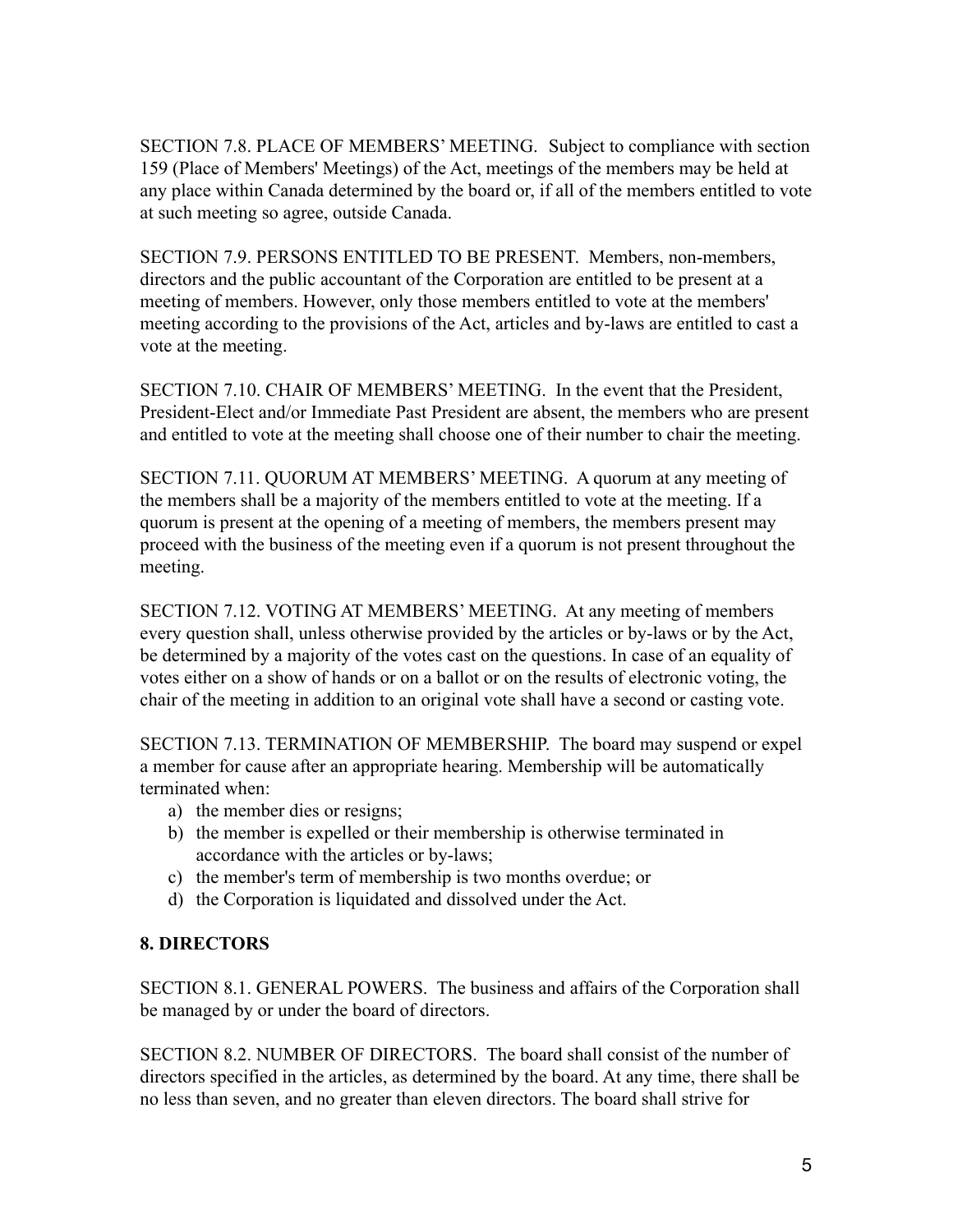representation in equal numbers by dancers, dance educators, dance researchers, and healthcare professionals. The board shall also strive for representation from:

- all bodies including First Nations, Métis and Inuit peoples, and all other Indigenous peoples;
- members of groups who historically experience discrimination due to race, ancestry, colour, religion and/or spiritual beliefs, or place of origin;
- persons with visible and/or invisible (physical and/or mental) disabilities;
- persons of marginalized gender identities, gender expressions, sexual orientations; and
- those who understand/practice non-Eurocentric dance genres.

SECTION 8.3. ELECTION. All directors (except the filling of vacancies) shall be elected by majority vote of the membership of the Corporation. A call for nominations shall be sent out by electronic mail annually, no later than one month prior to the election period. All nominations shall be given before the election period. In the event that there is more than one person nominated for an opening on the board, an election will take place electronically.

SECTION 8.4. DUTIES OF DIRECTORS. The board shall have control over and be responsible for the general management of the affairs and business of the Corporation. Directors are required to:

- a. serve a minimum two-year term, with a follow up at mid-term, and the possibility of re-election after a two-year term. After a two year term, the officer may apply to be re-elected for another two-year term;
- b. attend a minimum of two out of four meetings annually, either in person or via conference call/teleconference. If a director cannot attend a meeting they will be expected to notify the President prior to the meeting and contribute via email in a timely fashion;
- c. make a significant contribution to the Corporation's committees and/or operations;
- d. be a member of the Corporation.

SECTION 8.5. NOTICE OF BOARD MEETINGS. Meetings of the directors will occur in person or via conference call/teleconference four times annually. A special meeting may be called by the President at any time, with the written request of two directors. Notice of a meeting of the board shall be given by an officer of the Corporation to every director not less than one week before such meeting, specifying the time and place of the meeting. At any meeting at which every member of the board shall be present, or of which all directors not present waive notice in writing (written or electronically), the giving of notice as required herein may be dispensed within. No notice of meeting need specify the purpose or the business to be transacted at the meeting except that a notice of meeting of directors shall specify any matter referred to in subsection 138(2) (Limits on Authority) of the Act that is to be dealt with at the meeting.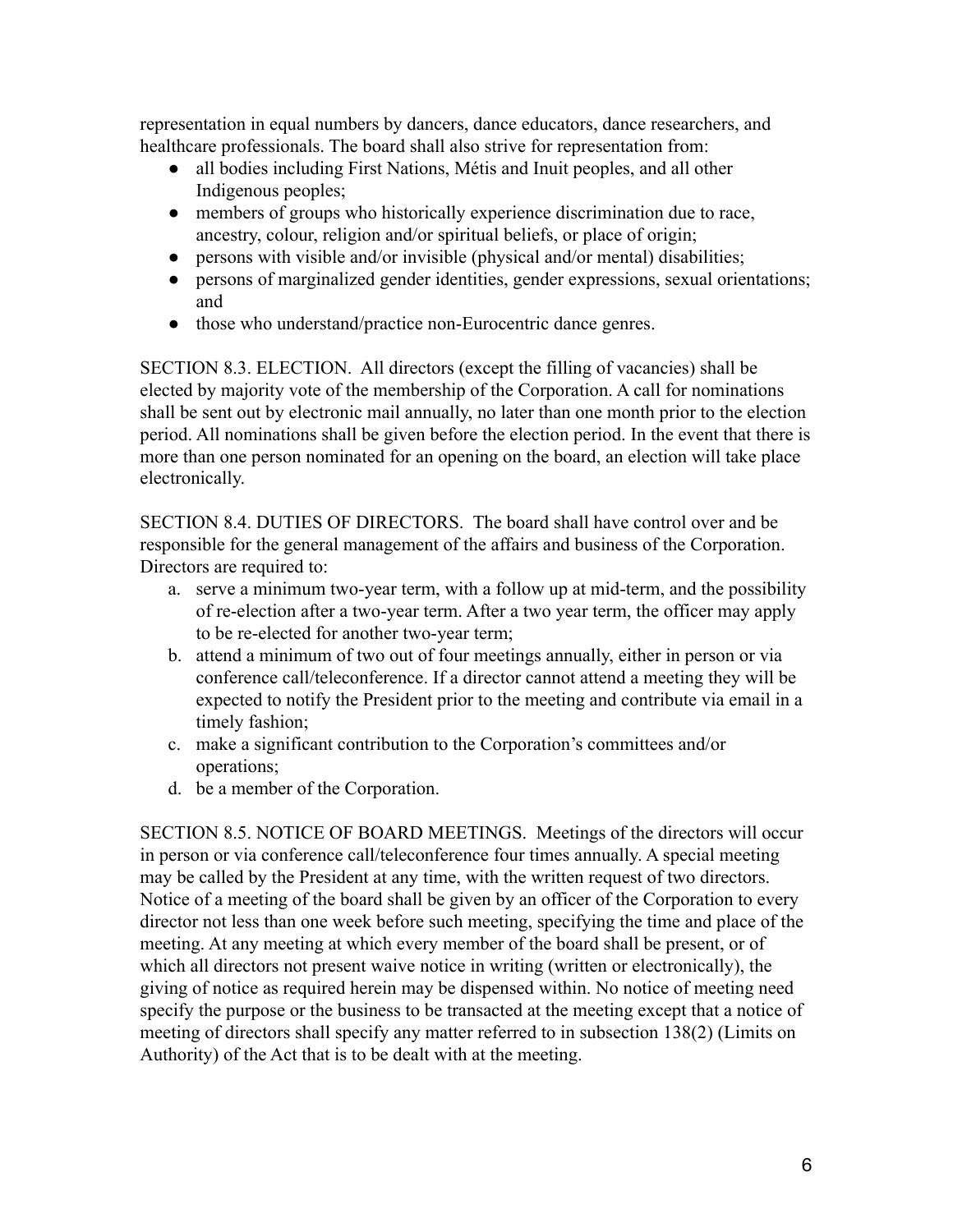SECTION 8.6. CHAIR OF BOARD MEETINGS. In the event that the President or another officer is not present, the directors who are present at the meeting shall choose one of their number to chair the meeting.

SECTION 8.7. QUORUM. A quorum at a meeting of the directors shall consist of a majority of directors currently on the board.

SECTION 8.8. VOTING. At all meetings of the board, every question shall be decided by a majority of the votes cast on the question. In case of an equality of votes, the chair of the meeting in addition to an original vote shall have a second or casting vote. Only directors that are present at the meeting may vote on issues for that specific meeting. The Secretary, or designate, shall tally and record the votes, and convey the results of the vote to the directors. The act of the majority of the directors present at the meeting at which quorum is present shall be the act of the board. In the event that quorum is not present, the meeting may be adjourned without notice other than an announcement at the meeting, until a quorum is present.

SECTION 8.9. ACTION WITHOUT A MEETING. Any action that may be taken by the board at a meeting may be taken without a meeting if consent in writing (written or electronic), setting forth the action to be taken, is approved in writing by all of the directors.

SECTION 8.10. VACANCIES. Whenever any vacancy shall occur in the board by death, resignation or otherwise, the vacancy may be filled for the unexpired term by action of the sole remaining director in office, or by the concurring vote of majority of the remaining directors in the office although such remaining directors are less than quorum and although such majority is less than quorum.

SECTION 8.11. COMPENSATION. The officers and members of the board shall serve without compensation. An exception is made when an officer/director is providing a service on behalf of the Corporation, where the Corporation is paid for such service. Services include, but are not limited to: workshops, masterclasses, talks, and health professional consultations. A contract between the service provider, the Corporation and the person/organization receiving the service will be signed. A template of such contract will be provided by the Corporation. Prior to signing a paid service contract on behalf of the Corporation, the officer/director providing the service must be pre-approved by the President and at least one member of the board.

SECTION 8.12. CONFLICTS OF INTEREST. Officers and directors have a responsibility to declare any conflicts of interest that arise to ensure that they are not paid for their volunteer service to the Corporation. As a not-for-profit organization, members, particularly officers and directors, cannot personally benefit from the Corporation. In order to prevent conflicts between the interests of the Corporation and those serving as directors, directors must disclose in writing any personal interest that they might have in a service contract with the Corporation. If any director fails to make such a disclosure,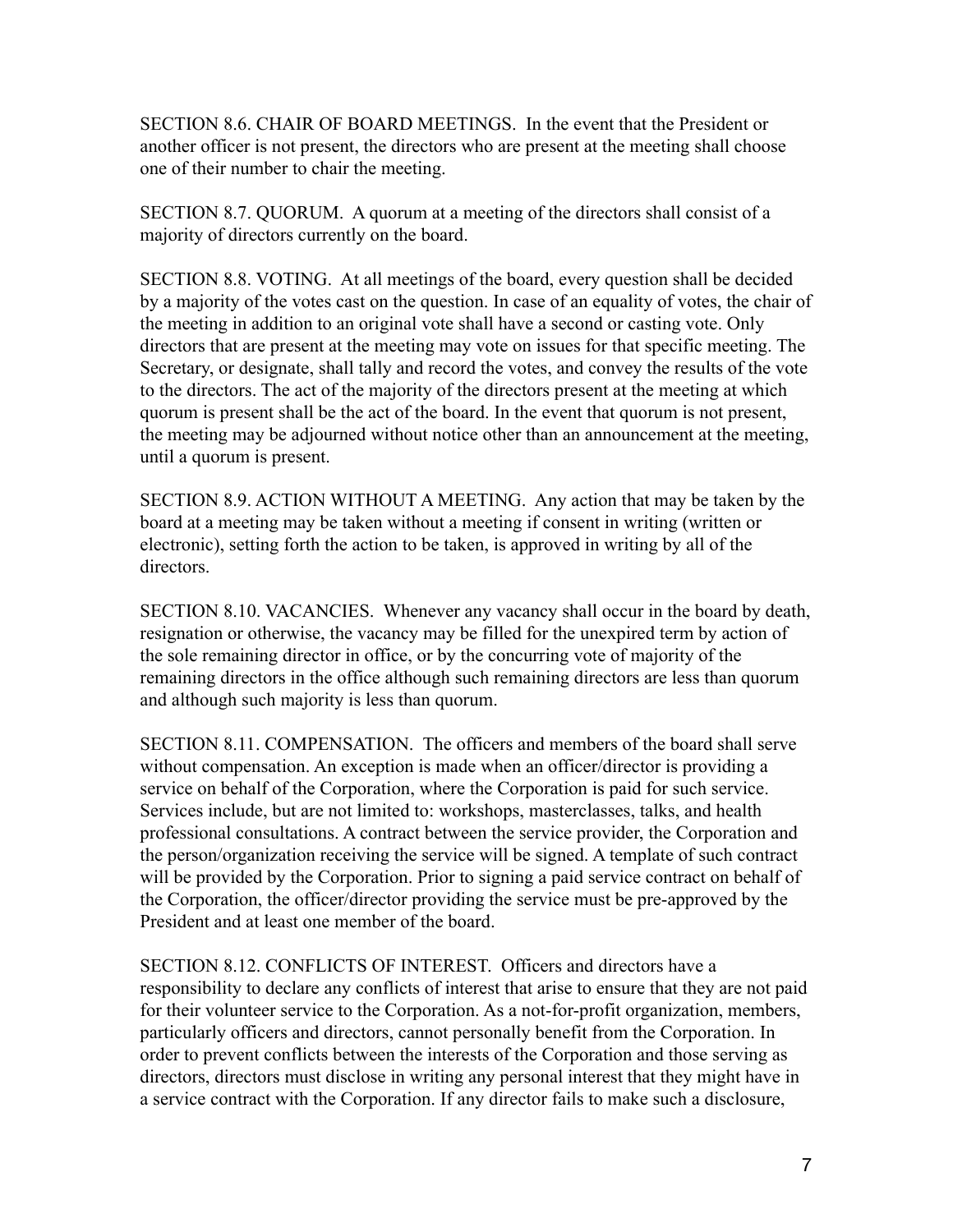the organization or a member may take legal action for the officer or director to repay any profits or gains realized from the contract.

SECTION 8.13. REMOVAL OF DIRECTORS. Any director may be removed by the board, with or without cause, whenever in its judgement the best interests of the Corporation will be served thereby, but such removal shall be without prejudice to contract rights, if any, of the person removed. The removal shall be by an affirmative vote of the majority of directors. All directors must be informed by electronic or postal mail of the intention to remove a director and all directors must register a vote on the motion in person, by postal mail, or electronic mail.

### **9: OFFICERS**

SECTION 9.1. DESIGNATION OF OFFICERS. The board may designate the offices of the Corporation, appoint officers on an annual or more frequent basis, specify their duties and, subject to the Act, and delegate to such officers the power to manage the affairs of the Corporation. A director may be appointed to any office of the Corporation. All officers shall be current or past directors. Two or more offices may be held by the same person. The officers of the Corporation shall be a President, President-Elect (Vice-President), Immediate Past President and a Secretary/Treasurer. Whenever possible, the President-Elect shall have served at least one year on the board, prior to election into office.

SECTION 9.2. ELECTION OF OFFICERS. All officers shall (except the filling of vacancies) be elected by electronic vote of the members (see section 9.3).

SECTION 9.3. DUTIES OF OFFICERS. Unless otherwise specified by the board (which may, subject to the Act modify, restrict or supplement such duties and powers), the offices of the Corporation, if designated and if officers are appointed, shall have the following duties and powers associated with their positions:

a) *President.* The President shall be the principal executive officer of the Corporation subject to the direction and control of the board, the President shall be in charge of the business of the Corporation; he or she shall see that the resolutions and directions of the board are carried in to effect in those instances in which that responsibility is specifically assigned to some other person by the board; and, in general, he/she shall discharge all the duties incident to the office of President and such other duties as may be prescribed by the board from time to time. The President shall preside at all meetings of the members and of the board.

Except in those instances in which authority to execute is expressly delegated to another officer of agent of the Corporation or a different mode of execution is expressly prescribed by the board or these by-laws, he or she may execute for the Corporation any contracts, deeds, mortgages, bonds, or other instruments which the board has authorized to be executed, and may accomplish such execution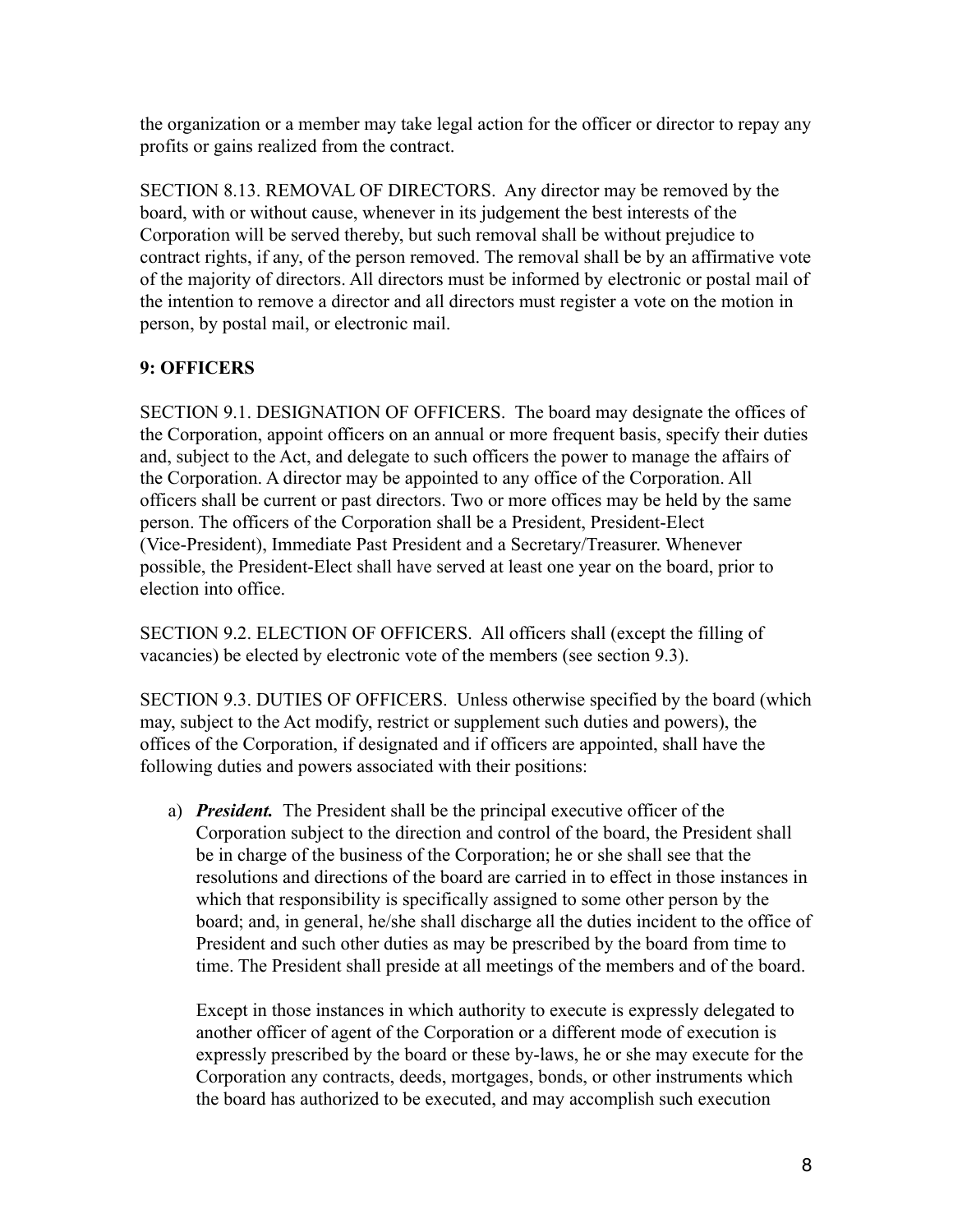either under or without the seal of the Corporation and either individually or with the Secretary/Treasurer, or any other officer thereunto authorized by the board, according to the requirements of the form of the instrument.

Upon completion of the two-year term of office as President, he/she shall then serve a one-year term as Immediate Past President.

b) *President-Elect (Vice-President)*. The President-Elect shall assist the President in the discharge of his/her duties as the President, and may direct and perform other duties from time to time as may be assigned by the President or the board.

In the absence of the President, or in the event of their inability or refusal to act, the President-Elect shall perform the duties of the President, and when so acting, shall have all the powers of and be subject to all the restrictions upon the President. Except in those instances in which the authority to execute is expressly delegated to another officer or agent of the Corporation or a different mode of execution is expressly prescribed by the board or this by-law, the President-Elect may execute for the Association any deeds, mortgages, bonds, or other instruments which the Board of Directors has authorized to be executed.

Upon completion of the one-year term of office as President-Elect, he/she shall then serve a two-year term as President.

- c) *Immediate Past President*. The Immediate Past President shall serve as an officer of the Corporation for a one-year term of office. The Immediate Past President shall assist the President in the discharge of his/her duties at the President's request and such other duties as from time to time may be assigned by the President or the board.
- d) *Secretary/Treasurer*. This position may be held by one person, or by two separate individuals (one as Secretary, and one as Treasurer). The President may determine the need for separate individuals to hold the positions of Secretary and Treasurer prior to nominations based on the workload anticipated for the upcoming year. If, however, two or more individuals are not nominated for the position, one individual may hold both positions.

The Treasurer shall be the principal Chief and Financial Officer of the Association. He/She is responsible for the following:

- i) the maintenance of adequate books of account of the Corporation;
- ii) shall have charge and custody of all funds and securities of the Association, and be responsible for the receipt and disbursement thereof;
- iii) perform all the duties incident to the office of Treasurer and such other duties as from time to time may be assigned by the President or the Board of Directors;
- iv) transition incoming Treasurer.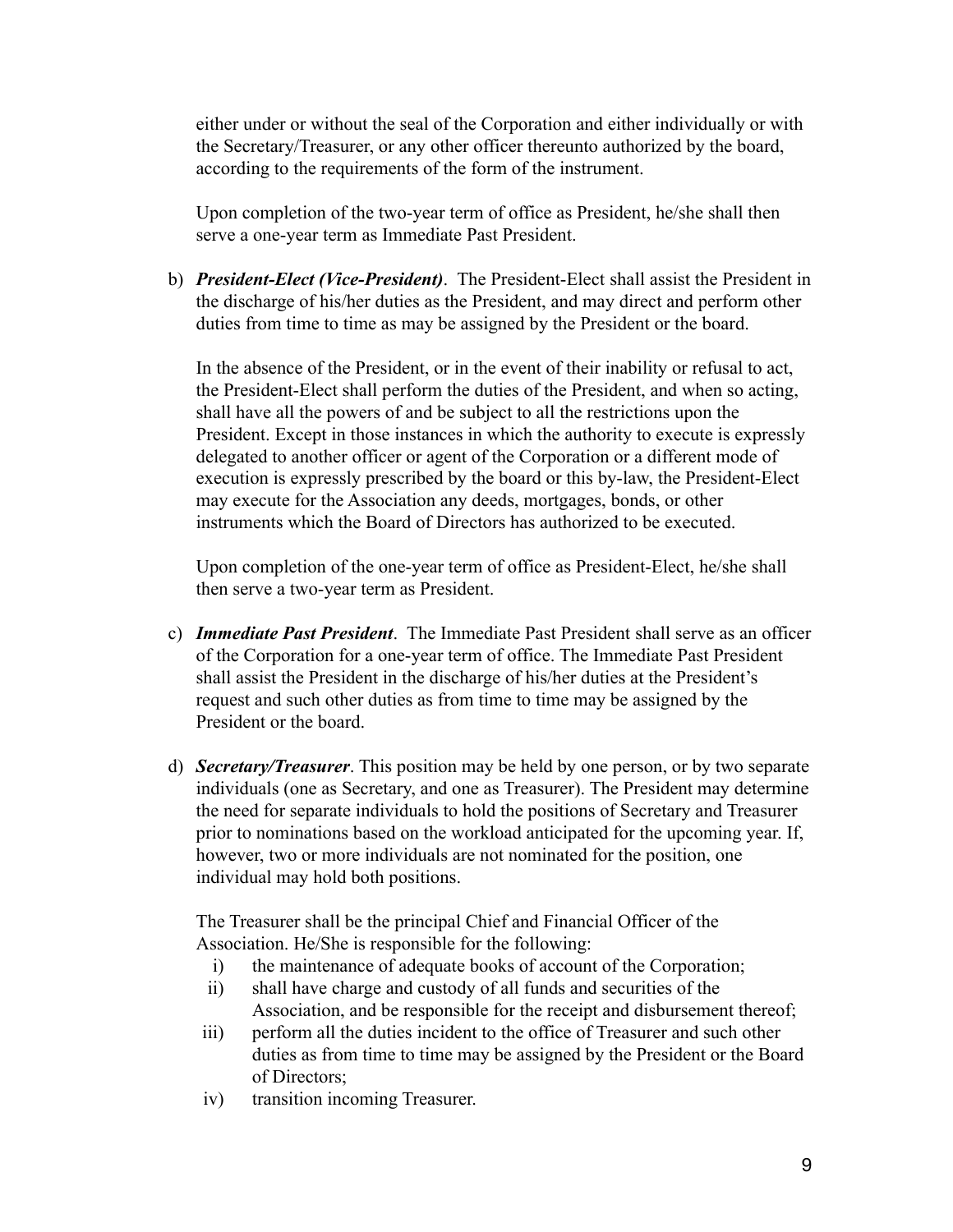The Treasurer shall not serve more than two consecutive one-year terms.

The Secretary has the following duties in addition to the duties and expectations required of all Directors:

- i) keep copies of the Association's by-law and board policies;
- ii) keep on file an up-to-date list of directors, committees and members;
- iii) ensure an up-to-date list of directors is filed with addresses, telephone numbers and place(s) of work;
- iv) keep record of board meeting attendance;
- v) ensure that there is a quorum at board meetings;
- vi) keep accurate minutes of board meetings, recording all motions and decisions of meetings and records of all corrections to minutes;
- vii) distribute copies of minutes to directors promptly after meetings;
- viii) sign official documents of the organization as required;
- ix) file amendments to the by-laws and other incorporating documents with the Corporate Registry;
- x) act in the absence of the President and Vice-President;
- xi) transition incoming Secretary.

SECTION 9.4. REMOVAL OF OFFICERS. Any officer may be removed by the board with cause, whenever in its judgment the best interests of the Corporation will be served thereby, but such removal shall be without prejudice to the contract rights, if any, of the person so removed. The removal must be by an affirmative vote of the majority of directors. All directors must be informed by electronic mail or postal mail of the intention to remove the named director and all directors must register a vote on the motion in person, by postal mail or electronic mail.

SECTION 9.5. VACANCIES. If the President is unable to fulfill his/her term of office, or if the President resigns or is removed by a vote of majority of members then entitled to vote at an election of officers, the President-Elect or Immediate Past President shall then perform the duties of the President until the end of the term of office that would have been completed by the President. Then, the President-Elect shall serve a three year term as President.

If the office of Secretary/Treasurer becomes vacant, the vacancy may be filled by the board from the elected members of the board. The officer or officers appointed to fill a vacancy shall serve until the next meeting of members at which the directors are to be elected.

If the office of the Immediate Past-President becomes vacant it shall remain vacant until the President's term of office is complete. At that point the President will assume the duties of Immediate Past-President.

# **10. COMMITTEES**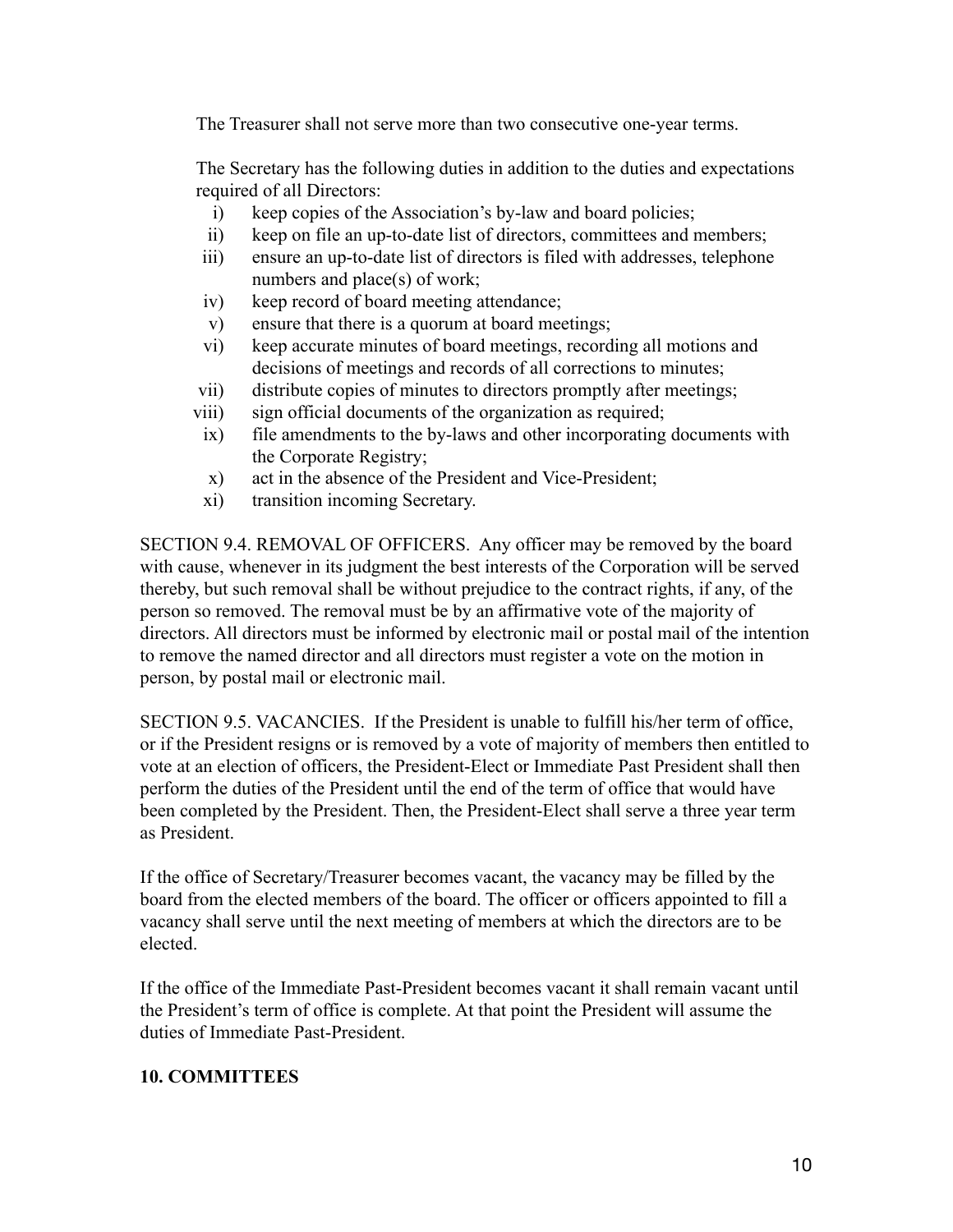SECTION 10.1. COMMITTEE STRUCTURE. The Corporation oversees a number of standing committees. Committees must:

- a) have one or two Co-Chairs who report to the board prior to/at board meetings;
- b) have at least two members;
- c) have members that are also members of the Corporation;
- d) have a defined name, role, and method of selecting committee members.

#### SECTION 10.2. COMMITTEE NAMES AND ROLES

#### *Conference Committee*

To plan, promote and execute the annual conference. Duties include:

- a) selecting the theme, venue, caterer, accommodations and sponsorship;
- b) soliciting and coordinating the blind peer-review of lecture, workshop, performance and poster presentation proposals;
- c) promoting conference and assisting with registration;
- d) assisting at the conference.

#### *Dancer Screening Committee*

To identify the need for screening within the dance community. To promote standardized screening methods. To assist dancers, dance educators and health professionals implement them in their dance community. Duties include:

- a) attending meetings to collect and evaluate existing screening tools;
- b) assisting in developing a Healthy Dancer Screening tool for use in multiple settings including the dance studio/school;
- c) volunteering in a studio/school/clinic to test our Healthy Dancer Screening tool.

### *Financial Development Committee*

To source relevant funding opportunities at provincial and national levels that will financially support dancer health-related projects as approved by the board. Duties include:

- a) seeking out relevant and appropriate funding opportunities (e.g., government grants, sponsorship);
- b) completing and submitting applications for funds.

#### *Membership Committee*

To promote membership with the organization. Duties include:

- a) receiving and processing memberships;
- b) updating the online member directory;
- c) communicating with members about membership renewal.

#### *Newsletter Committee*

To design and edit the quarterly e-newsletter. Duties include:

- a) identifying themes relevant to dancers' health for each newsletter;
- b) contributing original articles for publication;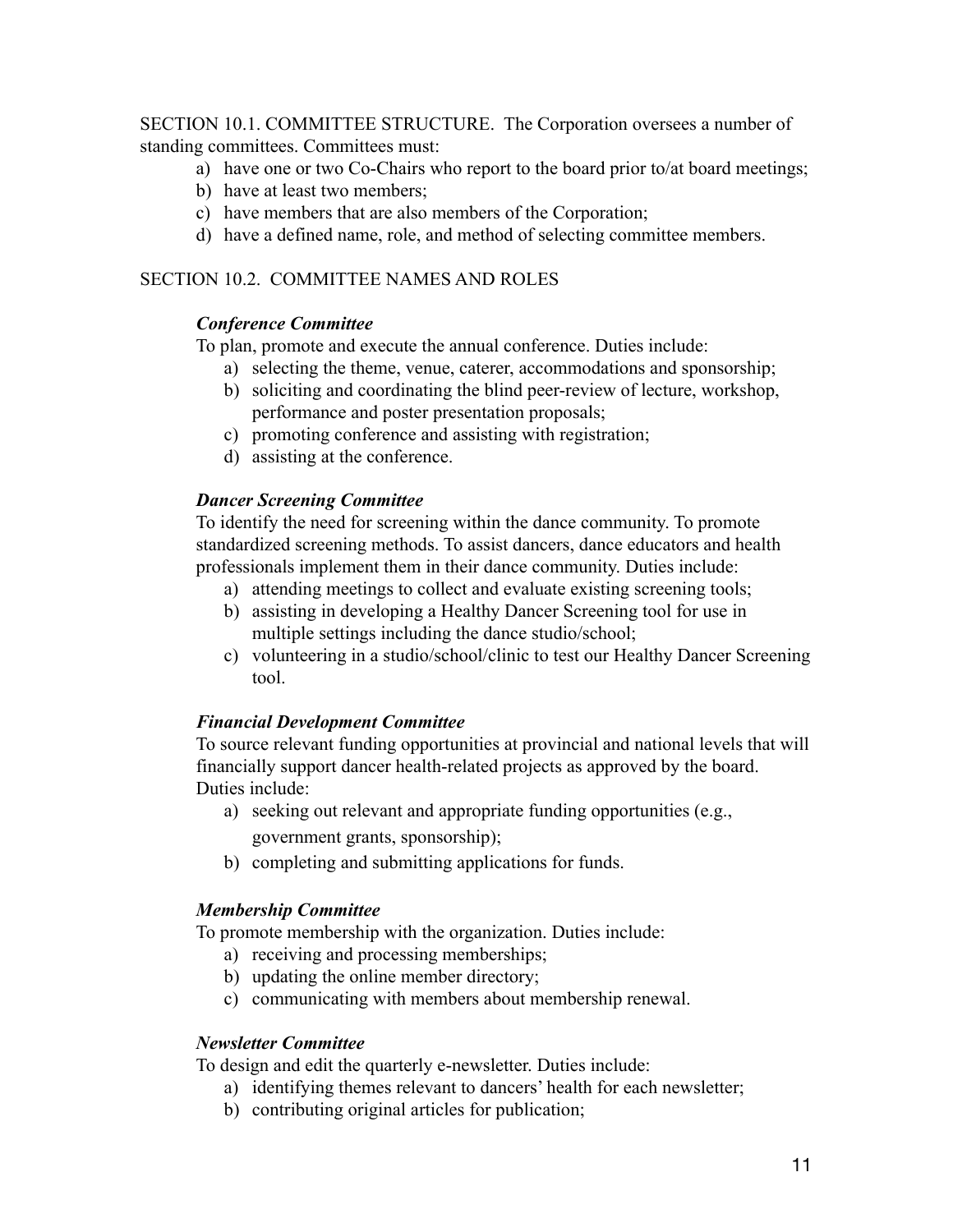c) soliciting and peer-reviewing articles submitted by dancers, dance teachers and health care professionals.

### *Outreach and Communications Committee*

To provide current information regarding dance health and wellness on all social media and on the website. Duties include:

- a) facilitating ease of access of that information to all dancers, dance educators and health professionals;
- b) facilitating forums for discussion on health related issues;
- c) presenting and communicating the initiatives of the Corporation, and educating the dance population on health and wellness matters;
- d) providing a formal vehicle of information which promotes the growth, and membership of the Corporation, and provides support to the dance community.

# *Resources Committee*

To assist in developing new resources to improve communication and collaboration among dancers, dance educators and/or health care professionals. Duties include:

- a) developing resources annually review and, if necessary, update existing resources;
- b) disseminating these resources via our website;
- c) conducting a periodic needs assessment of our members, the dance community, and existing resources in order to
	- i) choose appropriate topics for new resources, and;
	- ii) evaluate the effectiveness of existing resources.

SECTION 10.3. FORMING NEW COMMITTEES. Two or more members of the Corporation and/or board are authorized to form a new committee. New committees must submit, in writing, their proposed name, role in the Corporation, and describe how committee members will be selected. The new committee will be reviewed and approved by majority vote of directors at the next board meeting.

# **11. INVALIDITY OF PROVISIONS OF THIS BY-LAW**

The invalidity or unenforceability of any provision of these By-laws shall not affect the validity or enforceability of the remaining provisions.

# **12. OMISSIONS AND ERRORS**

The accidental omission to give any notice to any member, director, officer, member of a committee of the board or public accountant, or the non-receipt of any notice by any such person where the Corporation has provided notice in accordance with the by-laws or any error in any notice not affecting its substance shall not invalidate any action taken at any meeting to which the notice pertained or otherwise founded on such notice.